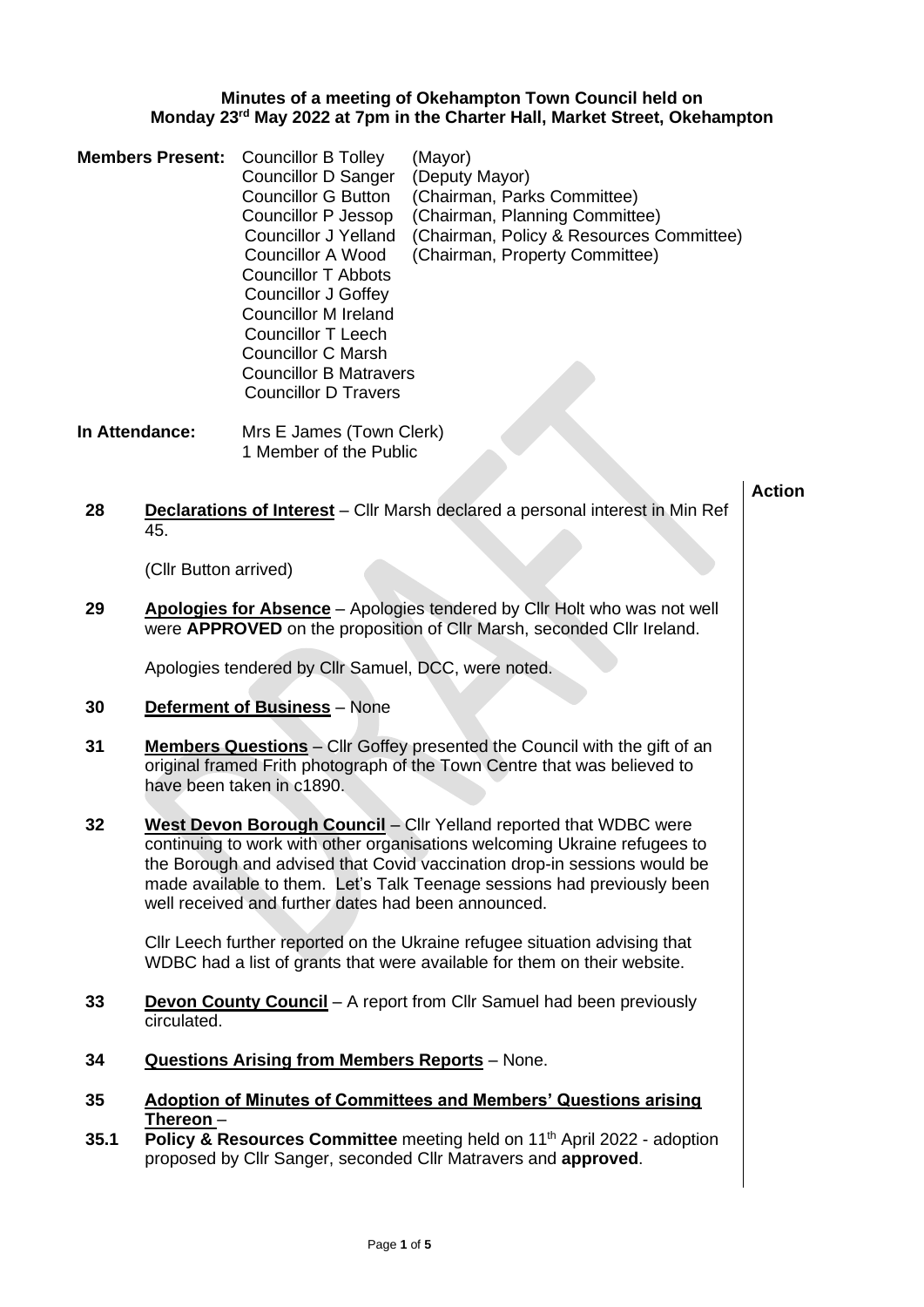| 36         | <b>Full Council Meeting Minutes</b> – The minutes of the Town Council meetings<br>held on 25 <sup>th</sup> April and 11 <sup>th</sup> May 2022 were <b>approved</b> on the proposition of<br>Cllr Leech, seconded by Cllr Goffey, and signed by Cllr Tolley.                                                                                               |                      |
|------------|------------------------------------------------------------------------------------------------------------------------------------------------------------------------------------------------------------------------------------------------------------------------------------------------------------------------------------------------------------|----------------------|
| 37         | End of Year Bank Reconciliation/Balance Sheet - On the proposition of<br>Cllr Yelland, seconded Cllr Sanger, it was RESOLVED to consider and<br>approve the bank reconciliation/balance sheet for the year ended 31 <sup>st</sup> March<br>2022 which was signed by the Chairman and RFO.                                                                  |                      |
| 38         | <b>Internal Audit Certificate and Report</b> - The Clerk reported that the<br>certificate and report had been received which confirmed that the Council had<br>met its responsibilities during the year, copies of which had been provided for<br>Members. It was noted that no observations or recommendations had been<br>raised by the auditor.         |                      |
| 39         | AGAR Section 1 - Annual Governance Statement 2021/22 - Councillors<br>considered the Council's internal control processes and their effectiveness,<br>and the statements numbered 1 to 8 were read out separately. Councillors<br>considered each statement and agreed a response of 'yes' to each one and<br>N/A to statement 9 which was also read out.  |                      |
|            | On the proposition of Cllr Yelland, seconded Cllr Leech, it was RESOLVED to<br>approve a 'Yes' response to statements 1 to 8 and 'N/A' to statement 9.<br>Cllr Tolley and the Clerk signed the statement.                                                                                                                                                  |                      |
| 40         | AGAR Section 2 - Accounting Statements 2021/22 - On the proposition of<br>Cllr Goffey, seconded Cllr Button it was RESOLVED to approve the<br>accounting statement which was signed by Cllr Tolley.                                                                                                                                                        |                      |
| 41         | <b>Electors' Rights</b> – On the proposition of Cllr Jessop, seconded Cllr Wood, it<br>was RESOLVED to approve the dates for the Electors Rights, the inspection<br>period commencing on 13 <sup>th</sup> June 2022 and ending on 22 <sup>nd</sup> July 2022.                                                                                              | <b>Clerk</b>         |
| 42<br>42.1 | <u>Finances</u> –<br>The Clerk advised that two of the EDF invoices, which were higher than<br>normal, were being investigated. On the proposition of Cllr Wood, seconded<br>Cllr Travers it was RESOLVED to approve the schedule of payments.                                                                                                             |                      |
| 42.2       | On the proposition of Cllr Jessop, seconded Cllr Abbots it was RESOLVED to<br>approve the bank signatories of the Lloyds, NatWest and Nationwide Council<br>accounts and that of the Mayor's Charity Lloyds account, with no<br>amendments.                                                                                                                |                      |
| 42.3       | It was noted that budget workshops for the Committees had been arranged to<br>take place in September and October.                                                                                                                                                                                                                                         |                      |
| 42.4       | On the proposition of Cllr Goffey, seconded Cllr Jessop it was RESOLVED to<br>approve the virement of £16,060 from general reserves to the appropriate<br>Parks nominal code for the zip wire purchase as recommended by the Policy<br>& Resources Committee.                                                                                              | Clerk/<br>Ass. Clerk |
| 43         | <b>Livestreaming of Council Meetings</b> - On the proposition of Cllr Jessop,<br>seconded Cllr Marsh (1 abstention) it was RESOLVED to approve the<br>Livestreaming of Council and Committee meetings through Facebook when<br>meetings reverted to being held in the Council Chamber and the purchase of<br>equipment for this purpose estimated at £300. | <b>Clerk</b>         |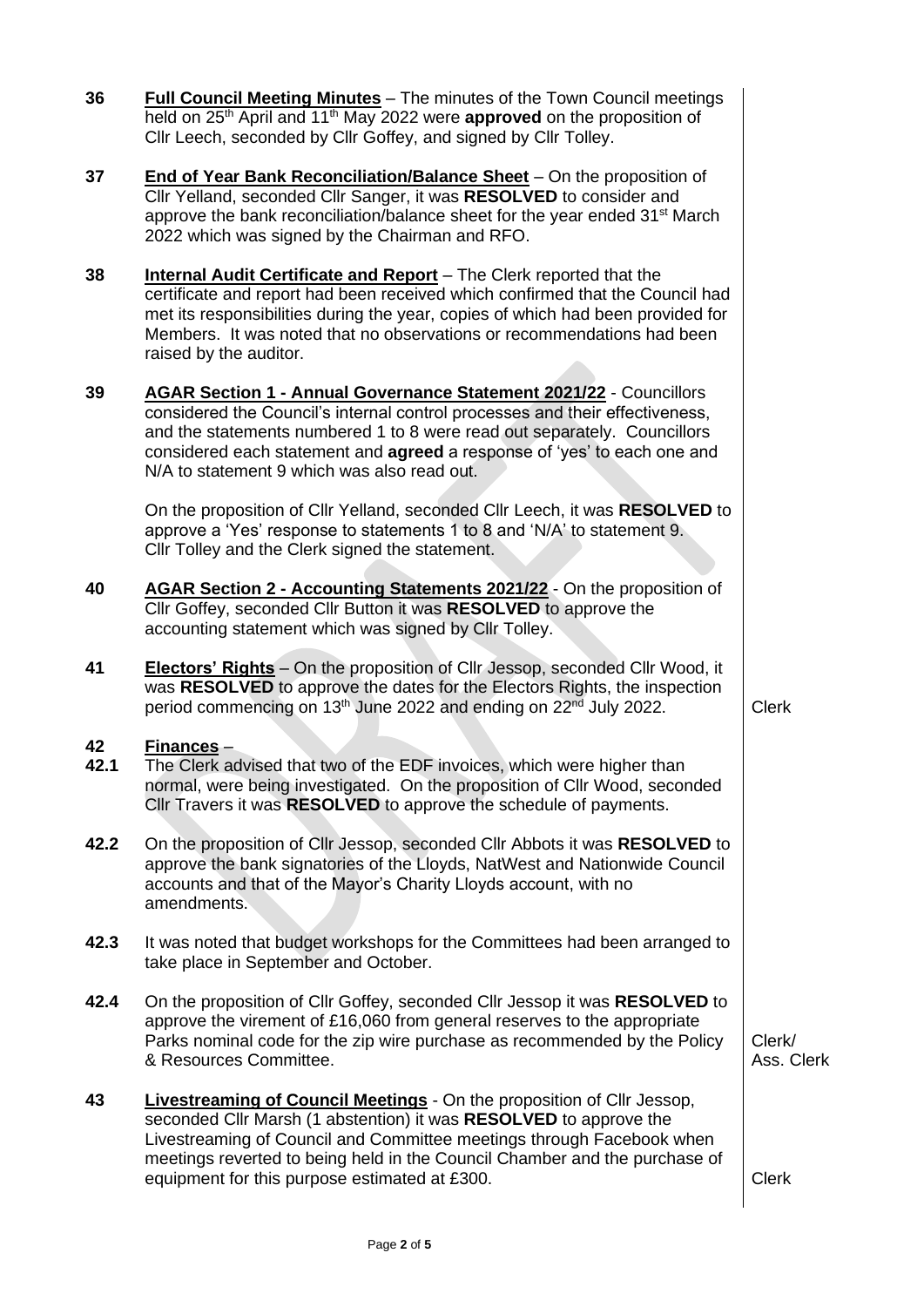| 44         | <b>Councillor Surgeries</b> - It was commented that members of the public had<br>only attended one session since the surgeries had restarted in July 2021.<br>Continuing to offer them would provide the residents with the opportunity to<br>speak with a Councillor on Monday evenings, at Saturday Coffee Mornings<br>and during the working day as well as the option of making an appointment at<br>a time to suit both them and a Councillor. |              |
|------------|-----------------------------------------------------------------------------------------------------------------------------------------------------------------------------------------------------------------------------------------------------------------------------------------------------------------------------------------------------------------------------------------------------------------------------------------------------|--------------|
|            | On the proposition of Yelland, seconded CIIr Sanger (3 abstentions) it was<br><b>RESOLVED</b> to continue to hold the monthly surgeries.                                                                                                                                                                                                                                                                                                            | Councillors  |
| 45         | Walkway Behind the Old Mill - On the proposition of Cllr Yelland, seconded<br>Cllr Jessop (5 abstentions) it was RESOLVED to submit a request to DCC<br>Highways requesting that the footpath behind the Old Mill site in Okehampton<br>be designated a public right of way on the basis it had been used as such for<br>over 20 years and the pathway had been subject to investment by public<br>bodies.                                          | <b>Clerk</b> |
| 46         | <b>Charter Hall Roofing Project</b> – The Clerk reported that the Structural<br>Engineer had attended site on 17 <sup>th</sup> May and had indicated that there would<br>not be any issues with the provision of a maintenance gantry in the roof<br>space.                                                                                                                                                                                         |              |
| 47         | The Queen's Platinum Jubilee - The item was deferred to Part 2 for the<br>consideration of quotations for the provision of security for the marquee and<br>toilets.                                                                                                                                                                                                                                                                                 |              |
| 48         | Okehampton and Hamlets Combined Archive Project - The Clerk<br>reported on a recent visit to the Devon Archive Centre in Exeter when it had<br>been established that they were unable to assist with the project but had<br>offered to store documentation on behalf of the Council.                                                                                                                                                                |              |
|            | On the proposition of Cllr Leech, seconded Cllr Goffey it was RESOLVED to<br>approve the transfer of Council documents held in the Plymouth Archives to<br>Exeter to be stored with other Okehampton collections.                                                                                                                                                                                                                                   |              |
|            | On the proposition of Cllr Tolley, seconded Cllr Marsh it was RESOLVED to<br>approve the transfer of Council documentation that was dated prior to the<br>creation of the Town Council in 1974, currently held in the Town Hall to the<br>Exeter Archives. An itemised list of documents to be created prior to transfer.                                                                                                                           |              |
|            | On the proposition of Cllr Marsh, seconded Cllr Goffey it was RESOLVED to<br>agree that consideration be given to transferring more recent documentation<br>once the other items had been completed.                                                                                                                                                                                                                                                | <b>Clerk</b> |
| 49<br>49.1 | <b>Policies and Documents -</b><br>On the proposition of Cllr Leech, seconded Cllr Marsh it was RESOLVED to<br>approve the following as recommended by the Policy & Resources Committee<br>including amendment to figures within the Financial Regulations:<br><b>Delegation Scheme</b><br><b>Financial Regulations</b><br>Financial Risk Assessment & Management<br><b>Investment Strategy</b>                                                     |              |
|            | <b>Reserves Policy</b><br><b>Health &amp; Safety Policy</b>                                                                                                                                                                                                                                                                                                                                                                                         | <b>Clerk</b> |
| 49.2       | On the proposition of Cllr Button, seconded Cllr Travers it was RESOLVED to<br>approve the Neighbourhood Development Plan Working Group Expenditure<br>Protocol for agreement by Okehampton Hamlets Parish Council for 2022/23.<br>Page 3 of 5                                                                                                                                                                                                      | <b>Clerk</b> |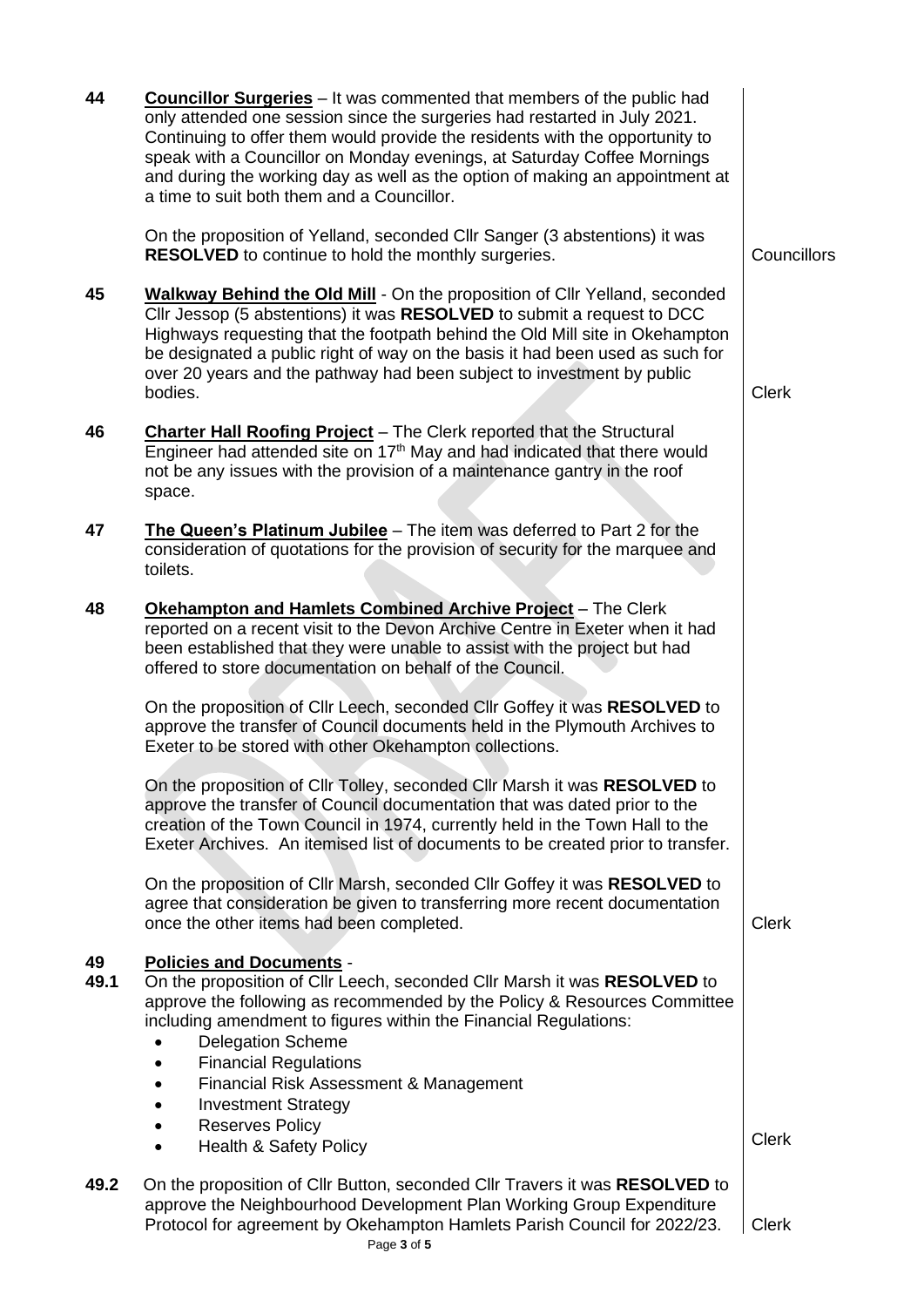| 50         | <b>Committee Terms of Reference</b> - On the proposition of Marsh, seconded<br>Cllr Goffey it was RESOLVED to approve the Parks Committee Terms of<br>Reference with amendments adding bins and locations maintained by the<br>Council but owned by others.                                                                                                        |              |
|------------|--------------------------------------------------------------------------------------------------------------------------------------------------------------------------------------------------------------------------------------------------------------------------------------------------------------------------------------------------------------------|--------------|
|            | On the proposition of Cllr Tolley, seconded Cllr Leech it was RESOLVED to<br>approve Planning Committee Terms of Reference including the additions<br>recommended by the Clerk.                                                                                                                                                                                    |              |
|            | On the proposition of Cllr Tolley, seconded Cllr Goffey it was RESOLVED to<br>approve the following Committee Terms of Reference with no amendments:<br>Policy & Resources -<br>Property<br><b>Emergency Committee</b><br>$\bullet$                                                                                                                                |              |
|            | <b>Personnel Sub-Committee</b><br>$\bullet$                                                                                                                                                                                                                                                                                                                        | <b>Clerk</b> |
| 51         | Register of Interests - The Clerk reminded Members to check their Register<br>of Interests were up to date.                                                                                                                                                                                                                                                        | Councillors  |
| 52         | Civic Diary Report - Events attended by the Mayor during May were noted.                                                                                                                                                                                                                                                                                           |              |
| 53         | <b>Council Committees</b> - The Clerk reported and recommended changes to<br>the way Committee meetings were run making identification of those who<br>were members of the Committees easier.                                                                                                                                                                      |              |
|            | On the proposition of Tolley, seconded Cllr Jessop it was RESOLVED to<br>agree that Committee Members would sit closest to the Chairmen and be<br>identifiable by way of a coloured marker to be raised when voting and that<br>other Councillors in attendance would sit further away. Meetings would<br>immediately revert to being held in the Council Chamber. | <b>Clerk</b> |
| 54<br>54.1 | <b>Reports of Council Working/Task &amp; Finish Groups -</b><br>Climate Change - Cllr Goffey reported that no meeting had been held.                                                                                                                                                                                                                               |              |
| 54.2       | Charter Hall Roof Replacement - A report had previously been provided.                                                                                                                                                                                                                                                                                             |              |
| 54.3       | Placemaking Working Group - The Clerk reported that she had identified<br>potential locations for maps on the route from the town to the Railway Station<br>and that photos for the Town Guide were being obtained.                                                                                                                                                |              |
| 54.4       | <b>Community Governance</b> - Cllr Tolley reported that a meeting was being<br>held on 26 <sup>th</sup> May.                                                                                                                                                                                                                                                       |              |
| 55         | <b>Reports on Current Activities by Community Groups with Town Council</b><br><b>Representation -</b>                                                                                                                                                                                                                                                              |              |
| 55.1       | <b>Neighbourhood Plan Group - Cllr Goffey reported that revision 3 of the Plan</b><br>was being reviewed and that the majority of the document had been<br>completed.                                                                                                                                                                                              |              |
| 56<br>56.1 | <b>Members' Reports and Requests for Agenda Items -</b><br>Okehampton Matters - Cllr Goffey reported that a meeting had been held<br>the previous week when the discussion had included speed watch.                                                                                                                                                               |              |
| 56.2       | Okehampton & Hamlets Combined Archive Project - A report had<br>previously been provided.                                                                                                                                                                                                                                                                          |              |
| 56.3       | <b>Okehampton Primary School</b> - Cllr Button reported that the School Council<br>meetings had been paused for the SATS tests and were about to resume.                                                                                                                                                                                                           |              |